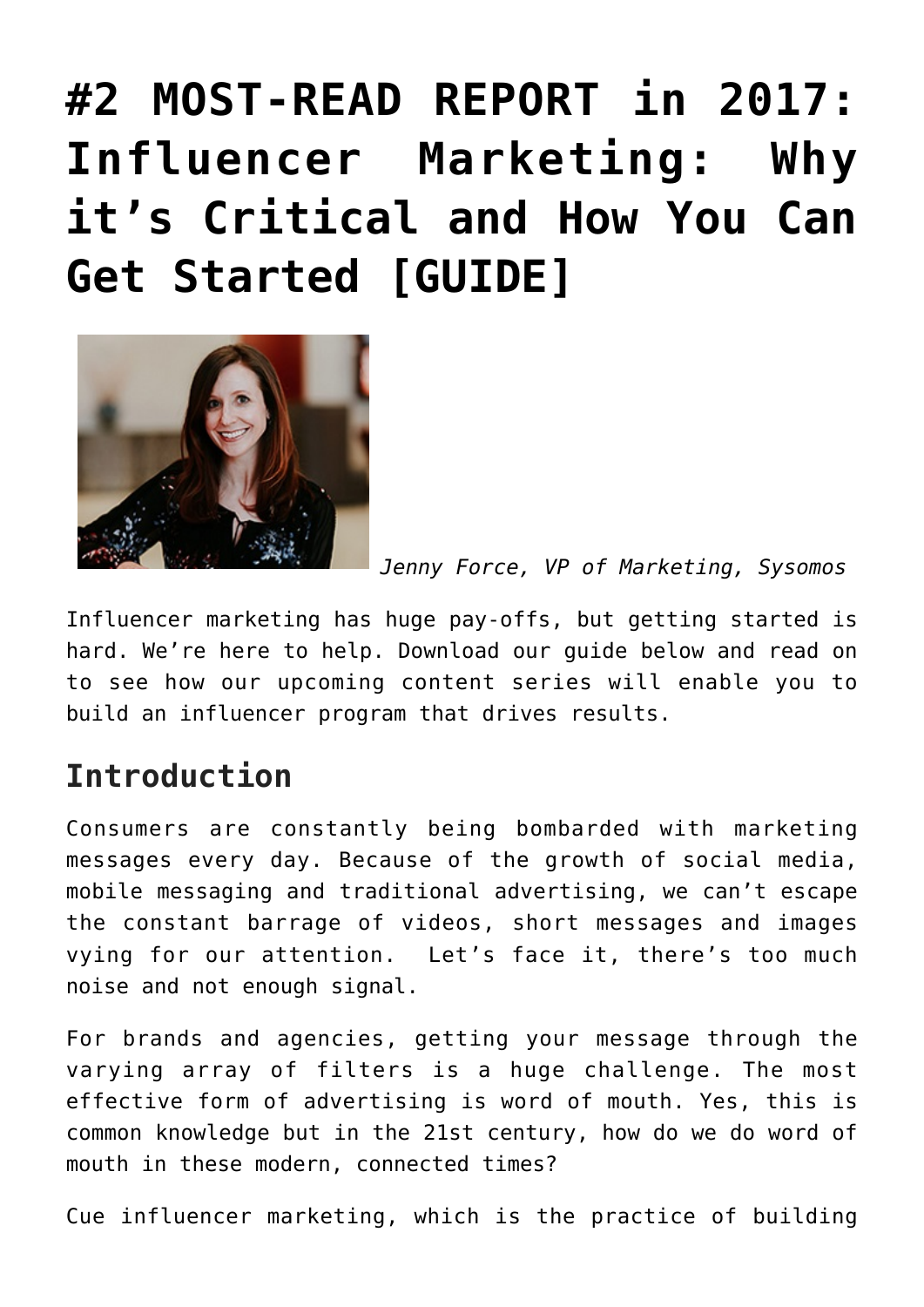mutually\* beneficial relationships with conversation leaders in key verticals, thereby expanding the reach of messages and introducing your brand and topic to new audiences in a scalable and cost-effective way.

This all sounds great, but let's consider some figures to drive home the point:

- 95% of consumers trust recommendations of others, even strangers online, over branded content (Nielsen)
- When a brand prompts consumer led, word-of-mouth messaging, the ROI increases 2x over paid advertising and has a 37% higher retention rate
- 81% of marketers say influencer marketing is effective

## **Welcome to Our Influencer Marketing Series**

We're so excited by and passionate about influencer marketing that we've developed a series of materials that will help you find the right influencers, engage with and establish trusted influencer relationships and ultimately reach your audience in the best way possible – through voices they trust.

From eBooks to infographics and helpful blog posts, our series kicks off today. Get started by **[downloading our A-Z Guide to](https://sysomos.com/2016/09/13/influencer-marketing-critical-can-get-started-guide/?utm_campaign=advertising-commpro&utm_content=advertising-commpro&utm_source=commpro&utm_medium=blog) [Influencer Marketing](https://sysomos.com/2016/09/13/influencer-marketing-critical-can-get-started-guide/?utm_campaign=advertising-commpro&utm_content=advertising-commpro&utm_source=commpro&utm_medium=blog).**

#### **[Start By Downloading Our Guide!](https://sysomos.com/2016/09/13/influencer-marketing-critical-can-get-started-guide/?utm_campaign=advertising-commpro&utm_content=advertising-commpro&utm_source=commpro&utm_medium=blog)**

From Advocating to Zeal, we cover 26 tips you should consider when engaging in an influencer marketing program. The guide will start with finding the right influencers to building relationships and advocacy and can help brand and agency influencer marketers alike.